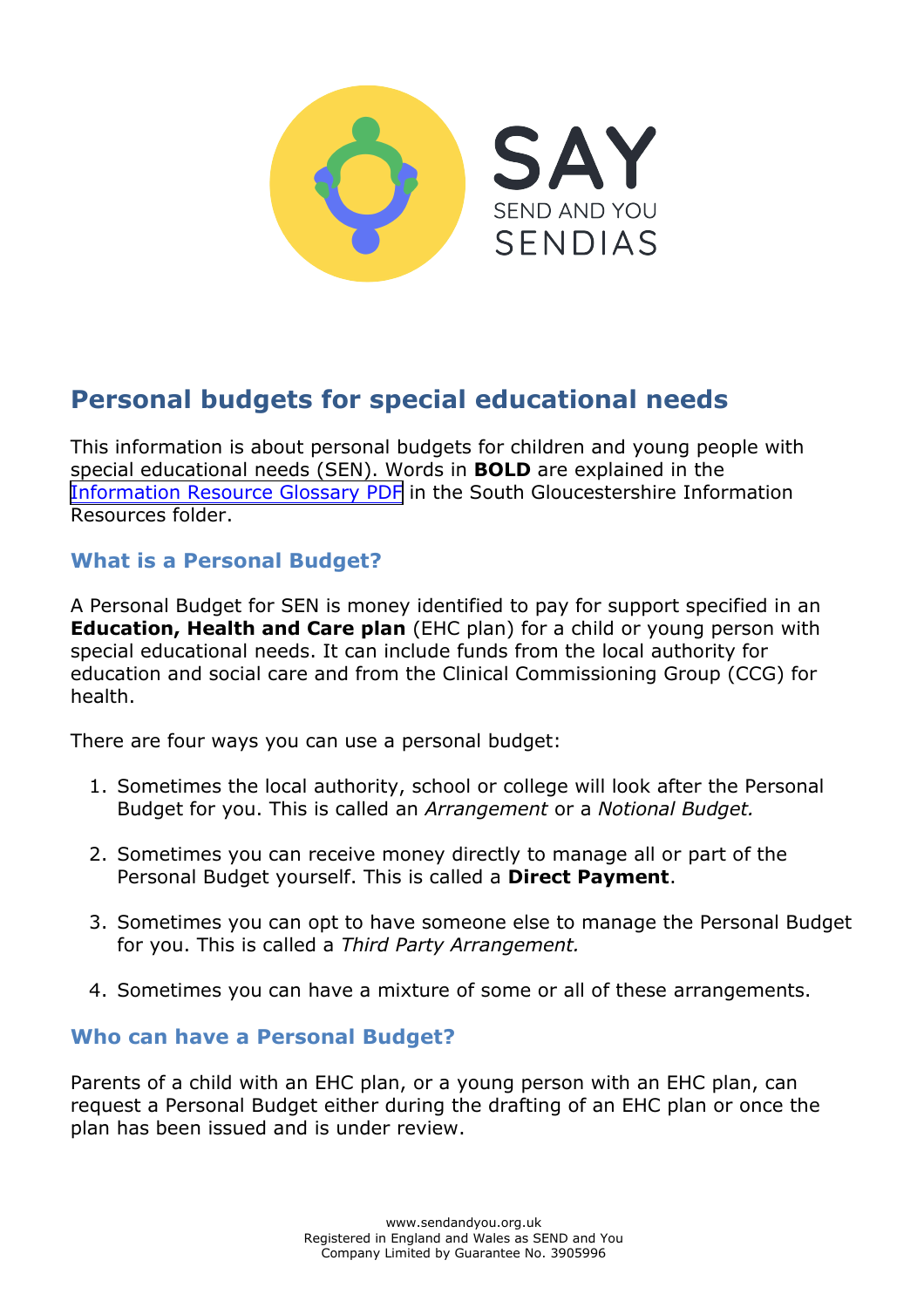You do not need to have an EHC plan to get Personal Budgets for social and health care, but once you have an EHC plan, or one is being prepared, you can request budgets for all three areas of support. You must have an EHC plan to get a Personal Budget for special educational provision.

However, you do not have to have a Personal Budget.

The **SEND Code of Practice** says:

*Local authorities must provide information on Personal Budgets as part of the Local Offer. This should include a policy on Personal Budgets that sets out a description of the services across education, health and social care that currently lend themselves to the use of Personal Budgets, how that funding will be made available, and clear and simple statements of eligibility criteria and the decisionmaking processes. 9.96*

You can see South Gloucestershire Council's Local Offer Personal Budgets web pages [here.](http://www.southglos.gov.uk/health-and-social-care/care-and-support-children-families/local-offer/local-offer-education-health-and-care-plans/personal-budgets/)

A young person with an EHC plan can ask for their own Personal Budget after the end of the school year in which they become 16.

Sometimes the local authority or the health authority may not agree to a Personal Budget. If the local authority refuses a personal budget for special educational provision it must tell you why. You cannot appeal to the Special Educational Needs and Disability Tribunal over this refusal.

## **What can a Personal Budget be used for?**

Personal Budgets can be used only to fund the support set out in an EHC plan. This must be agreed by the local authority for education and care support, and by the health authority for the health provision.

You can find out what can be included in a Personal Budget in the South Gloucestershire Council's [Local Offer.](http://www.southglos.gov.uk/health-and-social-care/local-offer/) You can also ask Supportive Parents for more information about this.

A Personal Budget for educational provision cannot cover payment for a place at the school or college. A Personal Budget can include any top-up funding (known as Element 3 funding). It can also include support that is managed by the school or college – but only if the Headteacher or Principal agrees.

You can find out more about what can be included in a Personal Budget in Sections 9.110 to 9.118 of the [SEND Code of Practice.](https://www.gov.uk/government/publications/send-code-of-practice-0-to-25)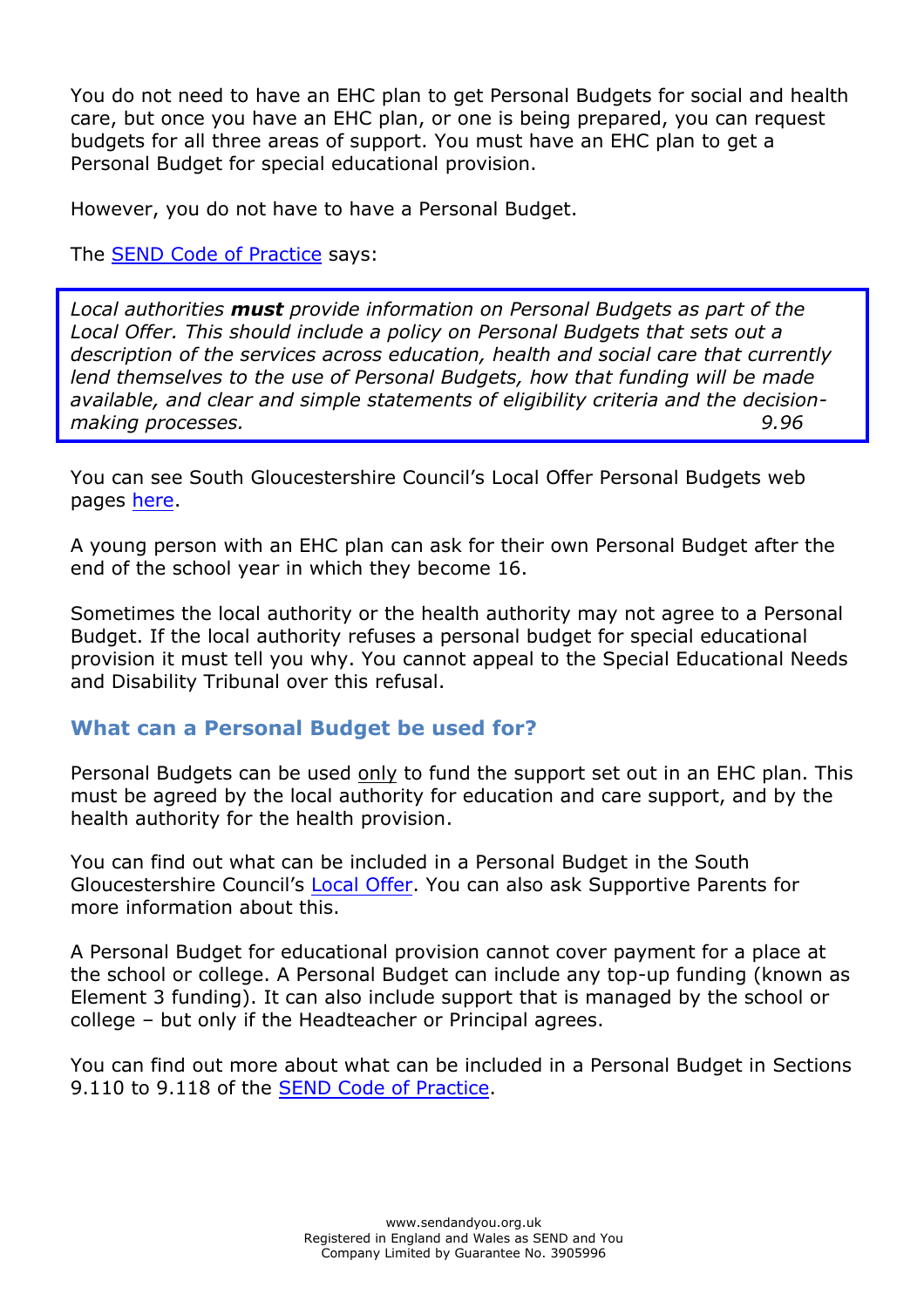## **What is the difference between a Personal Budget and a Direct Payment?**

A Personal Budget shows you what money there is to make some of the provision specified in an EHC plan, and who provides it. The parent or young person does not actually manage the funds directly.

With a **Direct Payment** the parent or young person is given the money for some services and manages the funds themselves. The parent or young person is responsible for buying the service and paying for it.

A Personal Budget can include a Direct Payment if it is agreed that this is the best way to manage part of the Personal Budget.

Direct payments can be used for special educational provision in a school or college only if the school or college agree. Local authorities can refuse a direct payment for special educational provision if it would make things worse for other children and young people with an EHC plan, or if it would be an inefficient way to pay for services.

It is also possible to have a *Third Party Arrangement* to manage a Direct Payment.

## **How much will I get if I have Direct Payments?**

How much you get will depend on what has been set out in the EHC plan. So it will vary from one person to another.

If the local authority has agreed to make a Direct Payment it must be enough to pay for the service or services specified in the EHC plan.

## **Are there other kinds of Personal Budget?**

Yes – some people have had Personal Budgets for health provision (a Personal Health Budget) and for social care provision (e.g. Fair Access to Short Breaks). They may have managed some or all of the provision using a Direct Payment. But this is the first time that Personal Budgets have become available for SEN provision.

You can find out more about the different kinds of Personal Budget [here](https://www.kids.org.uk/yp-personal-budgets) at the Kids website.

## **Where can I get further information, advice or support?**

You can see South Gloucestershire Council's Local Offer Personal Budgets web pages [here.](http://www.southglos.gov.uk/health-and-social-care/care-and-support-children-families/local-offer/local-offer-education-health-and-care-plans/personal-budgets/)

SEND and You can also give you: